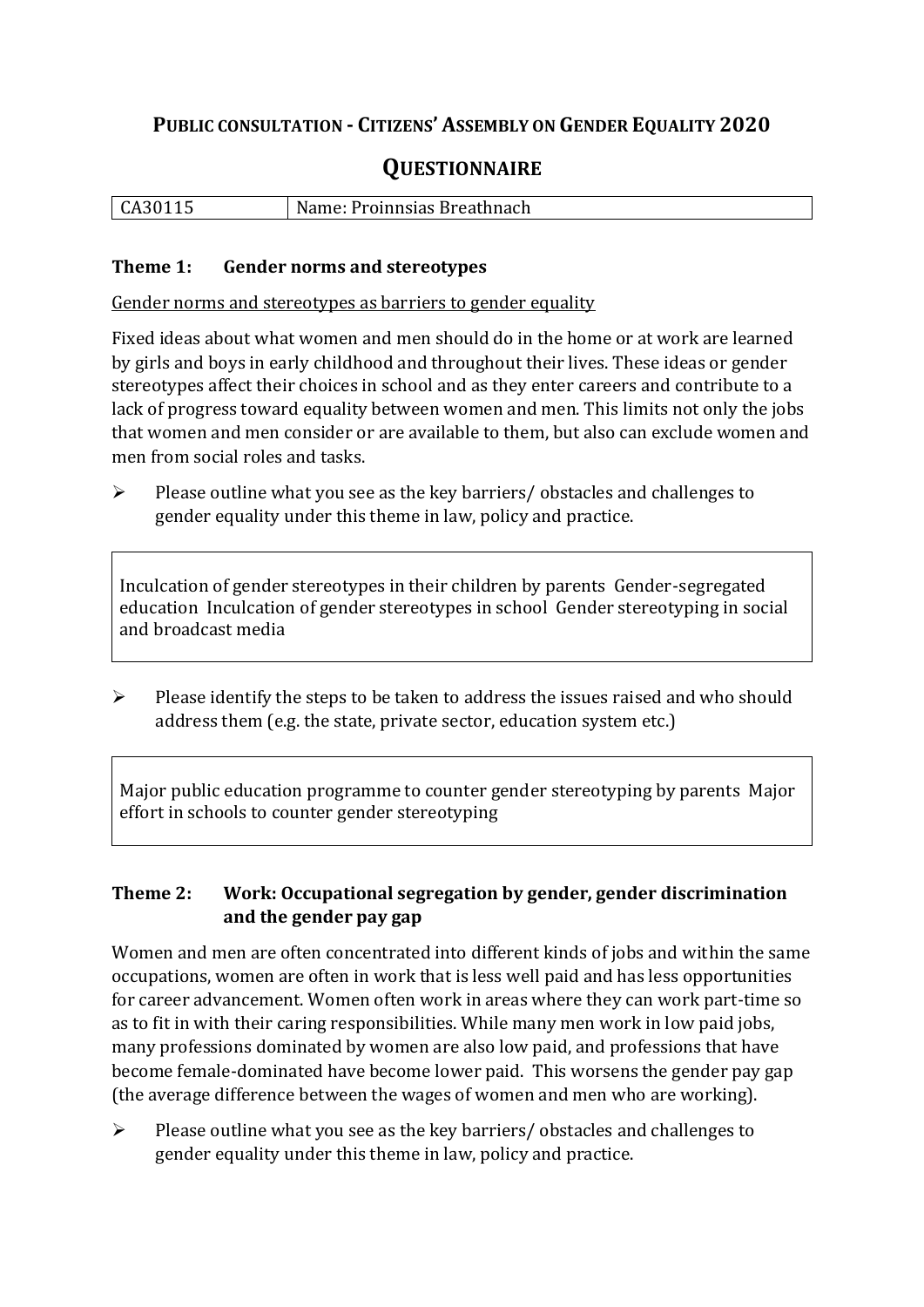Occupational gender stereotyping in the school system Lack of a comprehensive and state-funded childcare system Lack of a comprehensive parental leave system

 $\triangleright$  Please identify the steps to be taken to address the issues raised and who should address them (e.g. the state, private sector, education system etc.)

### **Theme 3. Care, paid and unpaid, as a social and family responsibility**

Care -- the social responsibility of care and women and men's co responsibility for care, especially within the family

Women remain disproportionately responsible for unpaid care and often work in poorly paid care work. For working parents or [lone parents,](https://aran.library.nuigalway.ie/bitstream/handle/10379/6044/Millar_and_Crosse_Activation_Report.pdf?sequence=1&isAllowed=y) balancing paid work with parenting and or caring for older and dependent adults presents significant challenges. Women are [most disadvantaged by these challenges,](https://eige.europa.eu/gender-equality-index/game/IE/W) yet men also suffer from lack of opportunities to share parenting and caring roles. Despite recent legislation and policy initiatives to support early years parental care, [inequalities in the distribution of unpaid](https://www.ihrec.ie/app/uploads/2019/07/Caring-and-Unpaid-Work-in-Ireland_Final.pdf)  [care](https://www.ihrec.ie/app/uploads/2019/07/Caring-and-Unpaid-Work-in-Ireland_Final.pdf) continue between women and men. The cost of childcare has been identified as a particular barrier to work for women alongside responsibilities of caring for older relatives and dependent adults.

➢ Please outline what you see as the key barriers/ obstacles and challenges to gender equality under this them in law, policy and practice.

As in previous section

 $\triangleright$  Please identify the steps to be taken to address the issues raised and who should address theme (e.g. the state, private sector, education system etc.)

#### **Theme 4: Women's access to, and representation in, public life and decision making**

Ensure women's participation and representation in decision-making and leadership in the workplace, political and public life

Women are systematically underrepresented in leadership in [economic](https://eige.europa.eu/gender-equality-index/2019/compare-countries/power/2/bar) and [political](https://eige.europa.eu/gender-equality-index/2019/compare-countries/power/1/bar)  [decision-](https://eige.europa.eu/gender-equality-index/2019/compare-countries/power/1/bar)making. Despite the introduction of a candidate gender quota (through the system of party funding) for national political office, and [initiatives](https://betterbalance.ie/) to support women's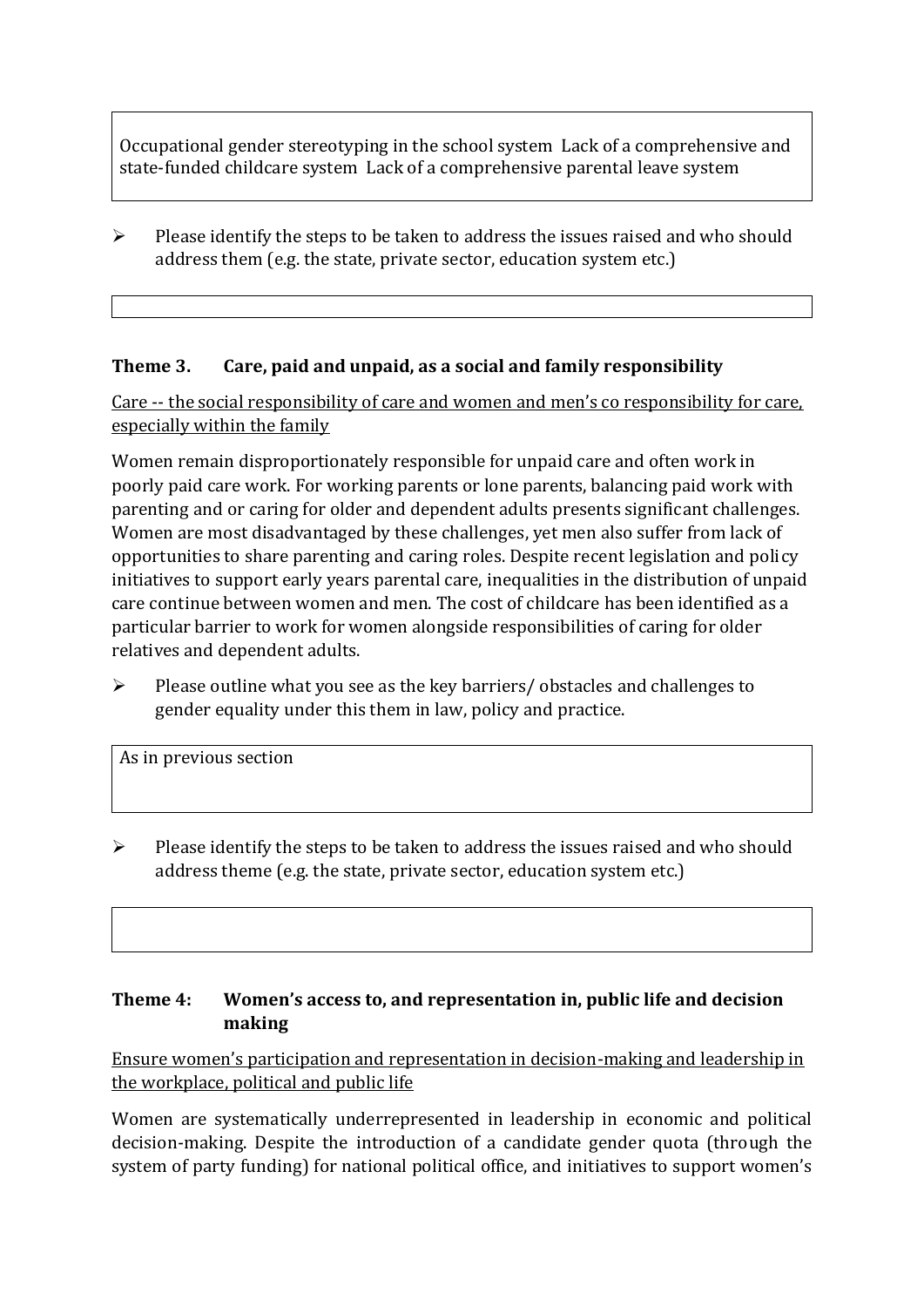access to corporate decision-making roles, men continue to dominate leadership positions. There are also issues to be considered around how media represents women and men.

➢ Please outline what you see as the key barriers/ obstacles and challenges to gender equality under this theme in law, policy and practice.

Inadequate participation by men in family/home-making responsibilities Lack of adequate childcare provision in Ireland Lack of effective power at local government level which makes it less worthwhile participating at this entry-level stage of public representation Lack of adequate time devoted to issues of public life in the school system

➢ Please identify the steps to be taken to address the issues raised and who should address them (e.g. the state, private sector, education system etc.)

Devolution of powers to local government, especially in areas relating to caring, education and social services, which would attract women's involvement at this level. Proper childcare provision More time devoted to public affairs in the school system

#### **5. Where does gender inequality impact most?**

To conclude we would be interested in your response to the following question: In which area do you think gender inequality matters most?

Please rank the following in order of importance, 1 being the most important:

| Paid work                | 3 |
|--------------------------|---|
| Home & family life       | 1 |
| Education                | 2 |
| Politics and public life | 5 |
| Media                    | 4 |
| Caring for others        | 6 |
| Other - please elaborate |   |